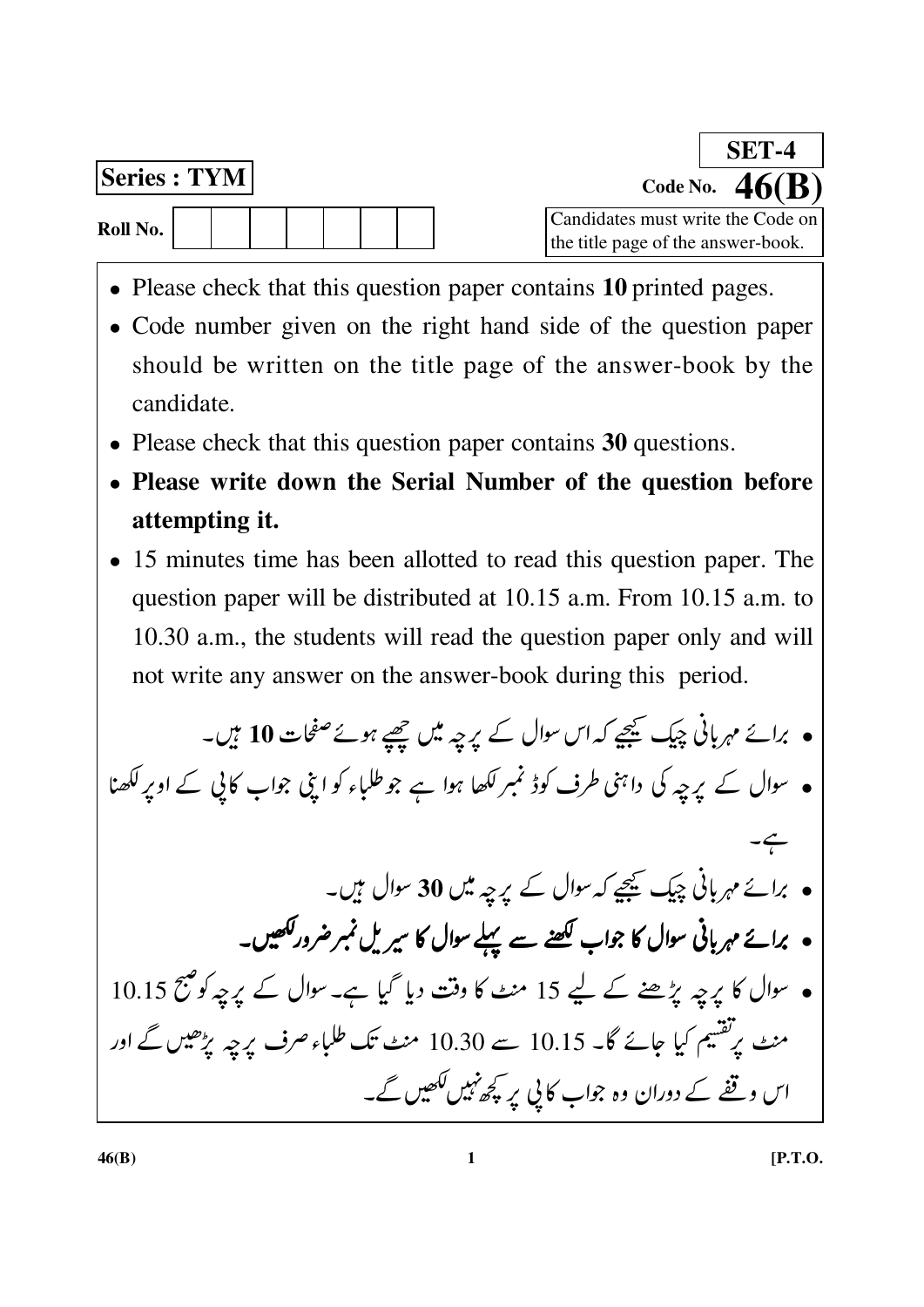

## **MATHEMATICS**

### (FOR BLIND CANDIDATES ONLY)

#### (Urdu Version)

وقت : 3 گھنٹے

گل نمبر : 80

Maximum marks: 80

Time allowed: 3 hours

عام مدايات : (i) تمام سوالات لازمی ہیں۔ (ii) سے پرچہ میں 30 سوالوں پر مشتمل ہے جو جار حصّوں C ،B ،A اور D میں بنچ ہوئے ہیں۔ (iii) حقیہ A میں چھ سوالات ہیں، جن میں سے ہر ایک سوال کا ایک نمبرے۔ حقیہ B میں چھ سوالات ہیں، جن میں سے ہر ایک سوال 2 نمبر کا ہے۔ حصّہ C وس سوالات پر مشتمل ہے، جن میں سے ہر ایک سوال کے 3 نمبر ہیں۔ حقبہ D میں 4، 4 نمبروں کے 8 سوالات ہیں۔ (iv) مجموعی طور یر کوئی اختیار نہیں دیا گیا ہے۔ 3، 3 نمبروں والے 4 سوالات میں اور 4، 4 نمبروں والے 3 سوالات میں اندرونی اختیار دیا گیا ہے۔ اندرونی اختیار والے سوالات میں سے ہر ایک میں آپ کو ایک ہی متبادل سوال کا جواب دینا ہے۔ (v) سمیلکو لیٹر استعال کرنے کی اجازت نہیں ہے۔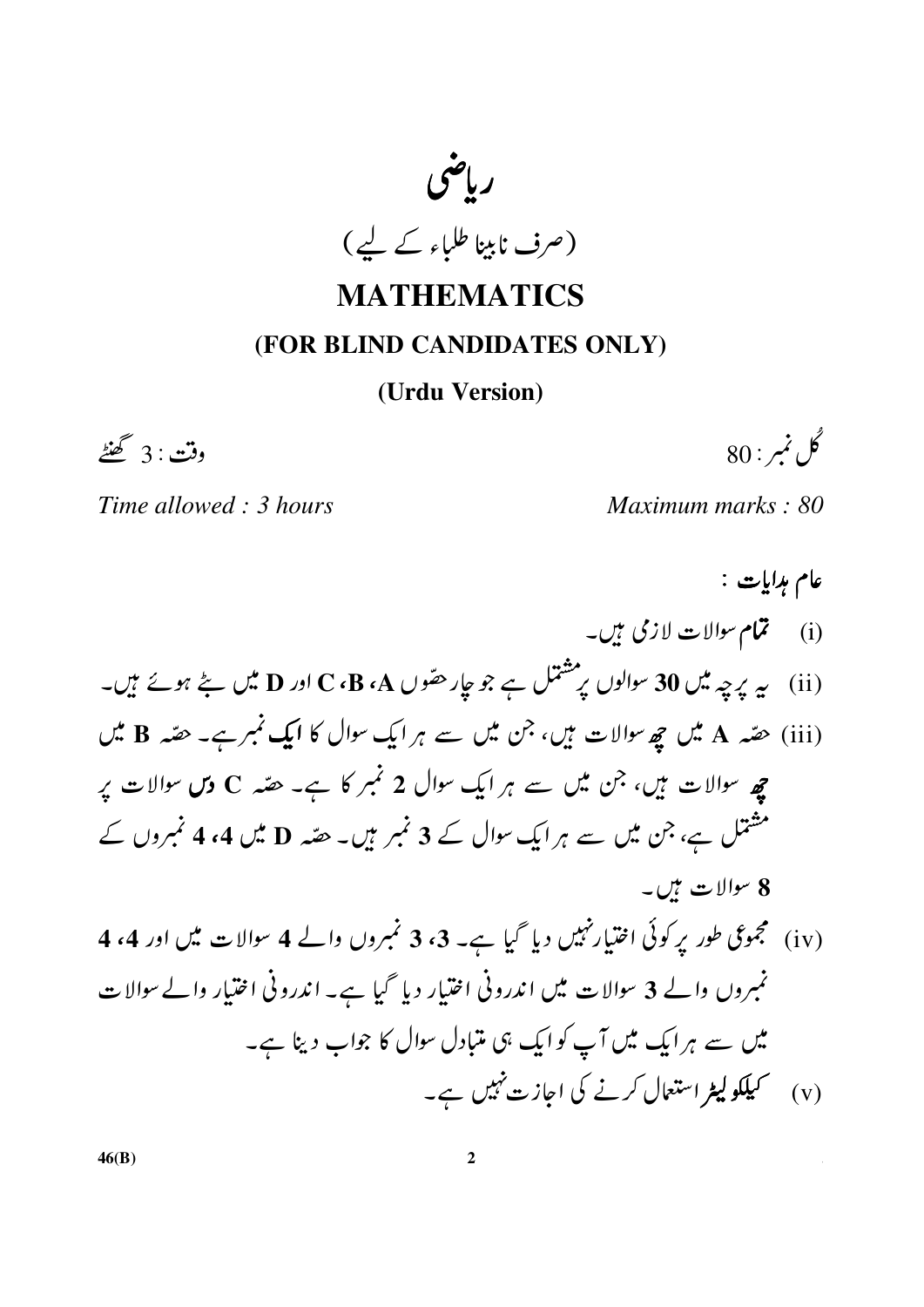## $A \nightharpoonup$

$$
\frac{13}{3125} \text{ We (Terminating)}
$$

دورکی (non-terminating repeating)

- 
$$
\frac{1}{k}
$$
,  $\frac{1+k}{k}$ ,  $\frac{1+2k}{k}$ , ..., A.P. . .4

5. اگر (0-90) کی قدر معاوہ کیچے 15 s  
in 
$$
\theta + \cos \theta = \sqrt{2} \cos (90^\circ - \theta)
$$

$$
\text{AC} \quad \text{AB} \quad \text{A} \quad \text{B} \quad \text{B} \quad \text{C} \quad \text{C} \quad \text{B} \quad \text{C} \quad \text{C} \quad \text{C} \quad \text{C} \quad \text{C} \quad \text{C} \quad \text{A} \quad \text{D} \quad \text{C} \quad \text{D} \quad \text{D} \quad \text{D} \quad \text{D} \quad \text{D} \quad \text{D} \quad \text{D} \quad \text{D} \quad \text{D} \quad \text{D} \quad \text{D} \quad \text{D} \quad \text{D} \quad \text{D} \quad \text{D} \quad \text{D} \quad \text{D} \quad \text{D} \quad \text{D} \quad \text{D} \quad \text{D} \quad \text{D} \quad \text{D} \quad \text{D} \quad \text{D} \quad \text{D} \quad \text{D} \quad \text{D} \quad \text{D} \quad \text{D} \quad \text{D} \quad \text{D} \quad \text{D} \quad \text{D} \quad \text{D} \quad \text{D} \quad \text{D} \quad \text{D} \quad \text{D} \quad \text{D} \quad \text{D} \quad \text{D} \quad \text{D} \quad \text{D} \quad \text{D} \quad \text{D} \quad \text{D} \quad \text{D} \quad \text{D} \quad \text{D} \quad \text{D} \quad \text{D} \quad \text{D} \quad \text{D} \quad \text{D} \quad \text{D} \quad \text{D} \quad \text{D} \quad \text{D} \quad \text{D} \quad \text{D} \quad \text{D} \quad \text{D} \quad \text{D} \quad \text{D} \quad \text{D} \quad \text{D} \quad \text{D} \quad \text{D} \quad \text{D} \quad \text{D} \quad \text{D} \quad \text{D} \quad \text{D} \quad \text{D} \quad \text{D} \quad \text{D} \quad \text{D} \quad \text{D} \quad \text{D} \quad \text{D} \quad \text{D} \quad \text{D} \quad \text{D} \quad \text{D} \quad \text{D} \quad \text{D} \quad \text{D} \quad \text{D} \quad \text{D} \quad \text{D} \quad \text{
$$

 $[P.T.O.]$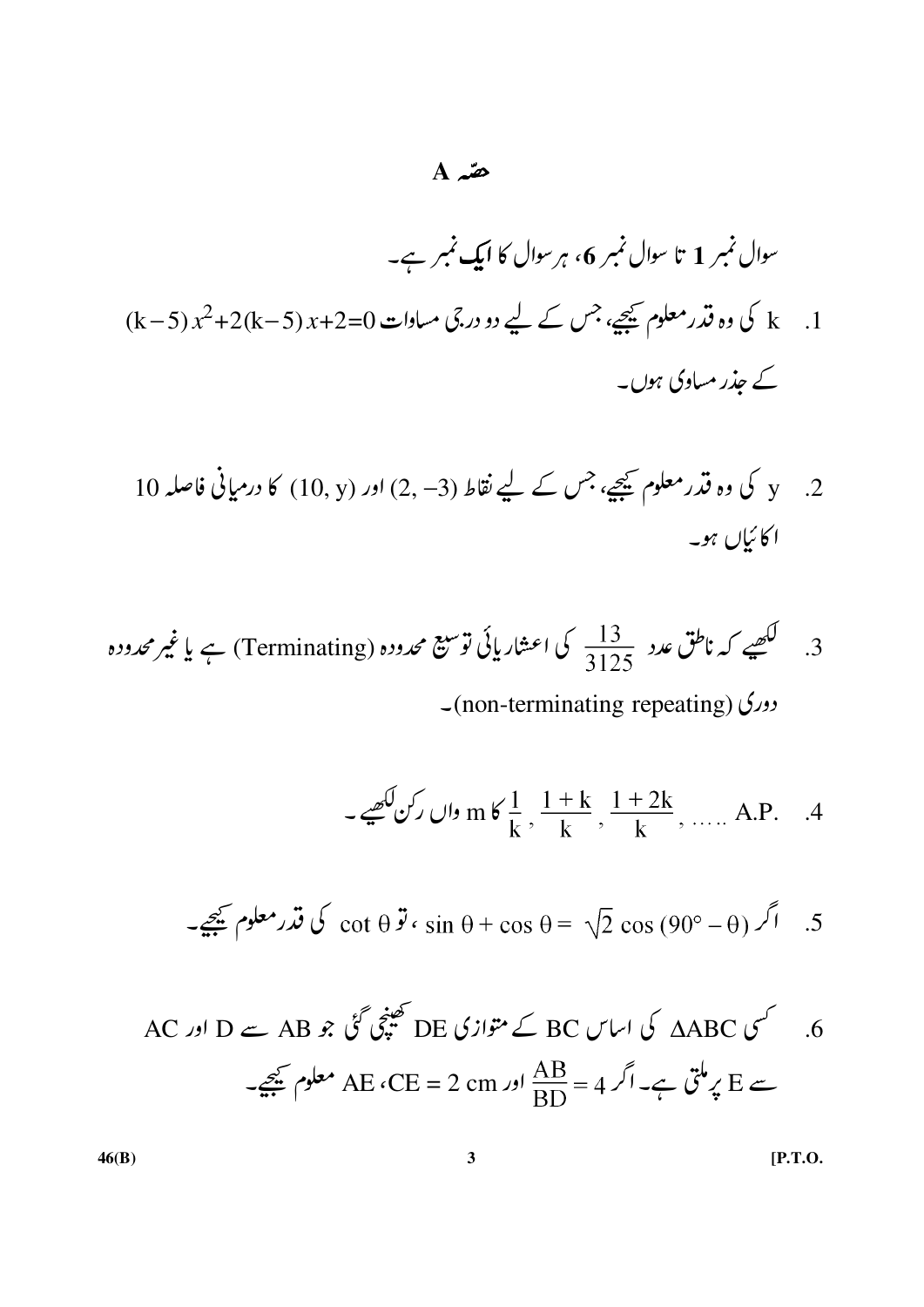#### $B \nightharpoonup$

سوال نمبر 7 تا سوال نمبر 12، ہر سوال کے 2 نمبر ہیں۔

- احتمال، لال گیند نکالنے کے احتمال کا 3 گنا ہے، تو تھلے میں نیلی گیندوں کی تعداد معلوم يجيے۔
- A.P. کسی A.P. کے پانچویں اور آٹھویں ارکان، بالترتیب، 13 اور 17− ہیں۔ اس  $\overline{8}$ کے پہلے 21 ارکان کا حاصِل جمع معلوم کیجیے۔
- اقليدس كاتفتيم الكورُهم (Euclid's Division Algorithm) استعمال كرتے ہوئے  $\overline{9}$ 255 اور 867 کا عادِ اعظم مشترک (.H.C.F) معلوم کیچیے۔
- 10. اگر نقطہ (0, 2) نقاط (3, 4) اور (5, x) سے میاوی فاصلے پر ہے، تو k کی قدر معلوم سيحي
- a' .11 . 'a' کی وہ قدر معلوم کیجیے جس کے لیے متعقیم خطوط کے جوڑے : 7 = 2x + 3y اور ے لامحدودحل ہوں۔  $4x + 3y = 14$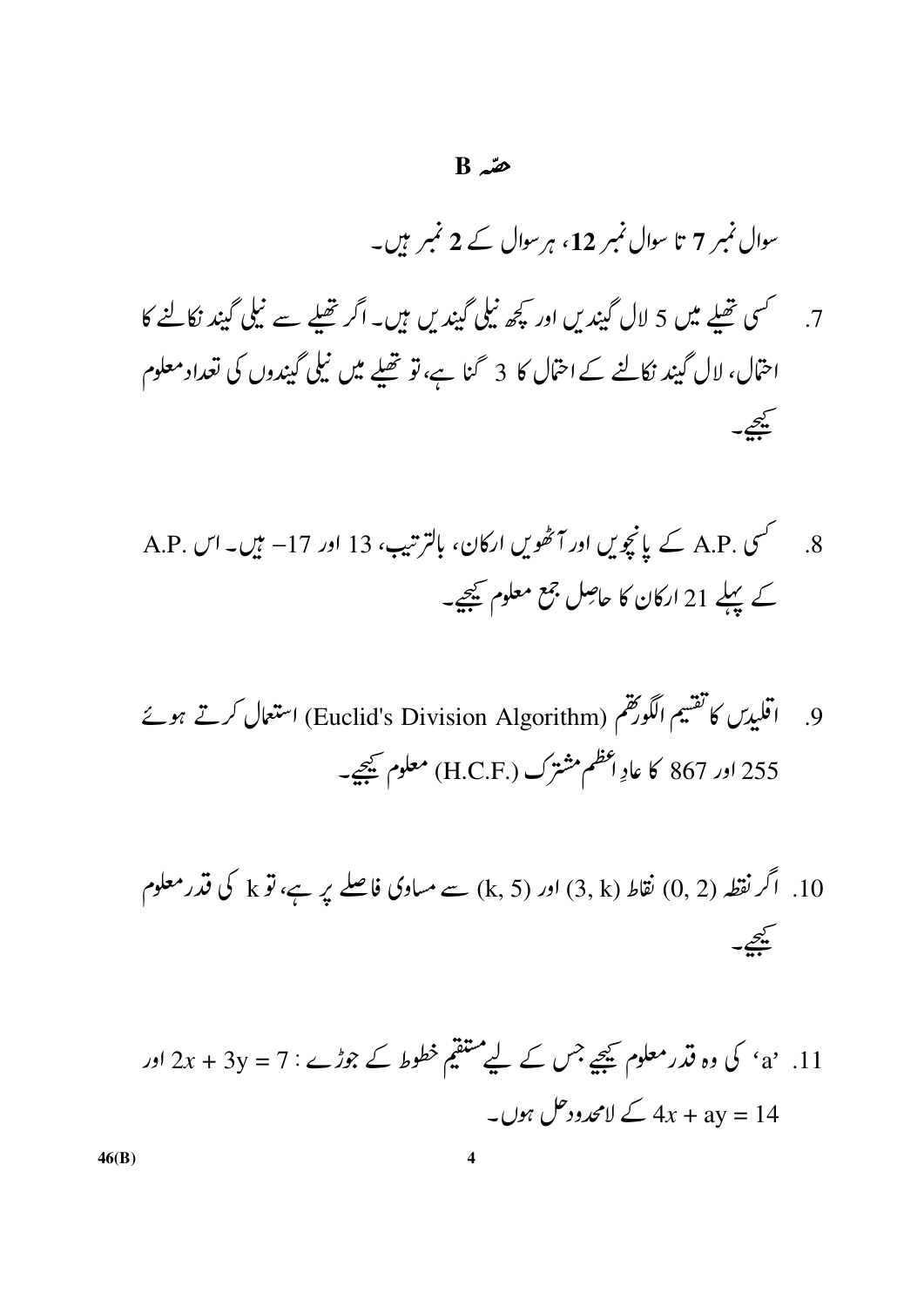12. 52 تاشوں کی اچھی طرح پھینٹی گئی گڈی سے بنا کسی ترتیب کے، ایک پتّہ کھینجا گیا۔ اختال معلوم ﷺ ہے : (i) لال راجہ (ii) رانی یا غلام

 $C_{\infty}$ 

سوال نمبر 13 تا سوال نمبر 22، ہر سوال کے 3 نمبر ہیں۔

13. دکھاہئے کہ کسی بھی مثبت طاق صحیح عدد کو 1 + 4q یا 3 + 4q کی شکل میں ظاہر کیا جا سکتا ہے، جہاں q کوئی صحیح عدد ہے۔

 $\mathcal{A}(2,\ 1)$  اور  $\mathcal{A}(2,-8)$  اور  $\mathcal{B}(5,-8)$  کو ملانے والا قطعہ خط نقاط P اور Q یر سہ تقسیم  $\mathcal{A}(2,\ 1)$ (Trisect) ہوتا ہے، جہاں B ،P کے مقاملے A سے زیادہ قریب ہے۔ اگر P خط یہ ہے، تو k کی قدرمعلوم کیجیے۔  $2x - y + k = 0$ 

کسی نقطہ P کا مختص-x اس کے مختص-y کا دگنا ہے، اگر P، نقاط (p <) O(2, –5) اور  $\chi$ (R(–3, 6 سے میاوی فاصلے پر ہے، تو P کے مختص معلوم کیجیے۔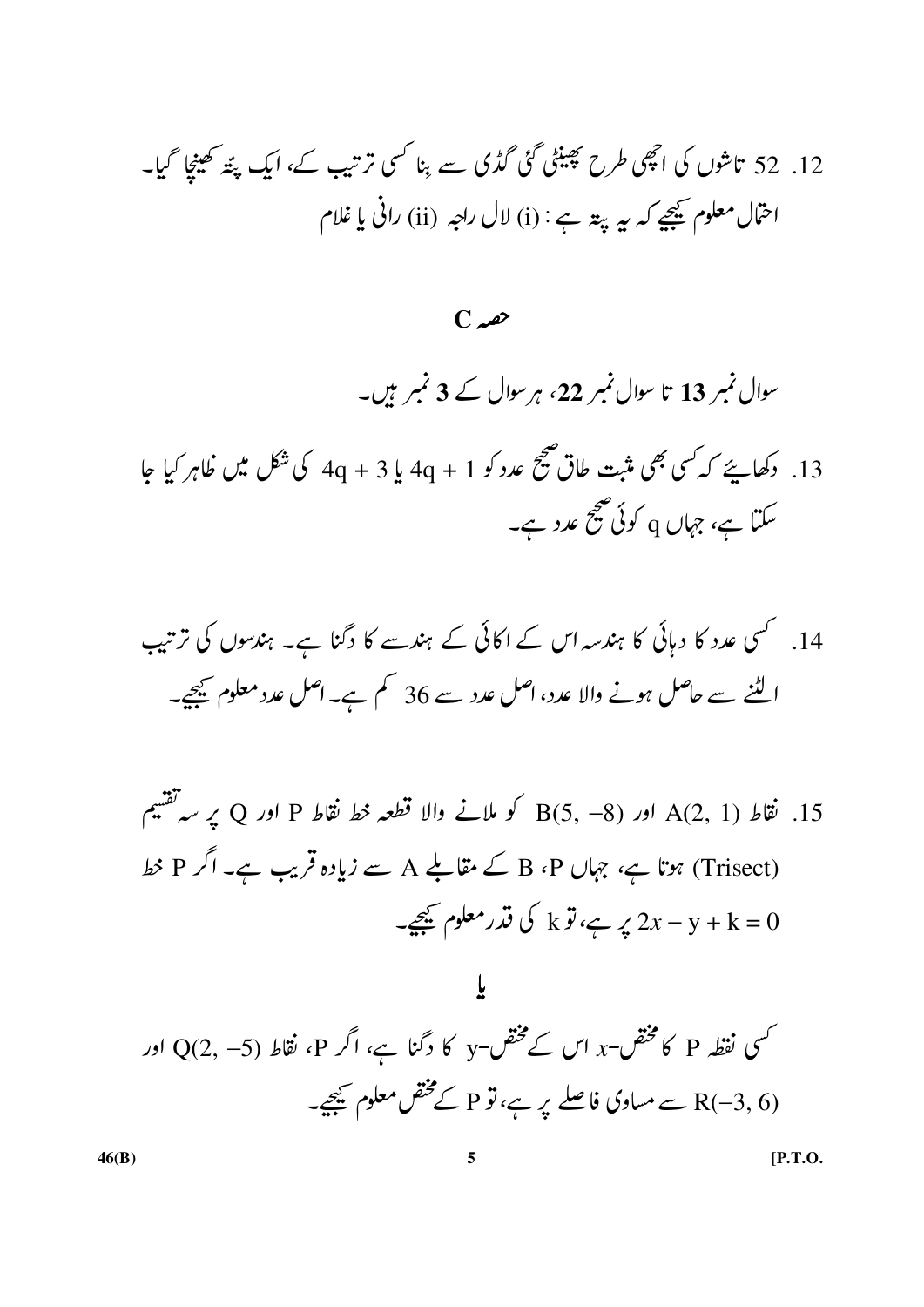16. دکھا ہئے کہ 1، 
$$
\frac{1}{2}
$$
 اور 2– کثیر کئی : 2 + x<sup>2</sup> – 5x + 2 – 2x<sup>3</sup> + x<sup>2</sup> – 5x + 2 = 2x<sup>3</sup>

S . 18 اور T بالترتیب شلث PQR ک اضلاع PQR اور RD پر້نقاط ہیں، اس طرح کہ  
APQ ~ 
$$
\triangle
$$
 RTS ∠ دکھا ہے َ کہ یا $\triangle$  P = ∠ RTS

$$
\frac{1}{2}
$$
\n
$$
\frac{1}{2}
$$
\n
$$
\frac{1}{2}
$$
\n
$$
\frac{1}{2}
$$
\n
$$
\frac{1}{2}
$$
\n
$$
\frac{1}{2}
$$
\n
$$
\frac{1}{2}
$$
\n
$$
\frac{1}{2}
$$
\n
$$
\frac{1}{2}
$$
\n
$$
\frac{1}{2}
$$
\n
$$
\frac{1}{2}
$$
\n
$$
\frac{1}{2}
$$
\n
$$
\frac{1}{2}
$$
\n
$$
\frac{1}{2}
$$
\n
$$
\frac{1}{2}
$$
\n
$$
\frac{1}{2}
$$
\n
$$
\frac{1}{2}
$$
\n
$$
\frac{1}{2}
$$
\n
$$
\frac{1}{2}
$$
\n
$$
\frac{1}{2}
$$
\n
$$
\frac{1}{2}
$$
\n
$$
\frac{1}{2}
$$
\n
$$
\frac{1}{2}
$$
\n
$$
\frac{1}{2}
$$
\n
$$
\frac{1}{2}
$$
\n
$$
\frac{1}{2}
$$
\n
$$
\frac{1}{2}
$$
\n
$$
\frac{1}{2}
$$
\n
$$
\frac{1}{2}
$$
\n
$$
\frac{1}{2}
$$
\n
$$
\frac{1}{2}
$$
\n
$$
\frac{1}{2}
$$
\n
$$
\frac{1}{2}
$$
\n
$$
\frac{1}{2}
$$
\n
$$
\frac{1}{2}
$$
\n
$$
\frac{1}{2}
$$
\n
$$
\frac{1}{2}
$$
\n
$$
\frac{1}{2}
$$
\n
$$
\frac{1}{2}
$$
\n
$$
\frac{1}{2}
$$
\n
$$
\frac{1}{2}
$$
\n
$$
\frac{1}{2}
$$
\n
$$
\frac{1}{2}
$$
\n
$$
\frac{1}{2}
$$
\n
$$
\frac{1}{2}
$$
\n
$$
\frac{1}{2}
$$
\n
$$
\frac{1}{2}
$$
\n
$$
\frac{1}{2}
$$
\n
$$
\frac{1}{2}
$$
\n
$$
\frac{1}{2}
$$
\n
$$
\frac{1}{2}
$$
\

$$
\frac{1}{\csc \theta + \cot \theta} - \frac{1}{\sin \theta} = \frac{1}{\sin \theta} - \frac{1}{\csc \theta - \cot \theta} : \underbrace{\mathcal{Z}^{\mathcal{L}}}_{\mathcal{Z}^{\mathcal{L}} \mathcal{Z}^{\mathcal{L}}}_{\mathcal{Z}} \mathcal{Z}^{\mathcal{L}}.
$$
19

$$
m^2 - n^2 = 4\sqrt{mn}
$$
 :  $\xi$   $\xi$   $\xi$   $\xi$   $\xi$   $\xi$   $\xi$   $\xi$   $\xi$   $\xi$   $\xi$   $\xi$   $\xi$   $\xi$   $\xi$   $\xi$   $\xi$   $\xi$   $\xi$   $\xi$   $\xi$   $\xi$   $\xi$   $\xi$   $\xi$   $\xi$   $\xi$   $\xi$   $\xi$   $\xi$   $\xi$   $\xi$   $\xi$   $\xi$   $\xi$   $\xi$   $\xi$   $\xi$   $\xi$   $\xi$   $\xi$   $\xi$   $\xi$   $\xi$   $\xi$   $\xi$   $\xi$   $\xi$   $\xi$   $\xi$   $\xi$   $\xi$   $\xi$   $\xi$   $\xi$   $\xi$   $\xi$   $\xi$   $\xi$   $\xi$   $\xi$   $\xi$   $\xi$   $\xi$   $\xi$   $\xi$   $\xi$   $\xi$   $\xi$   $\xi$   $\xi$   $\xi$   $\xi$   $\xi$   $\xi$   $\xi$   $\xi$   $\xi$   $\xi$   $\xi$   $\xi$   $\xi$   $\xi$   $\xi$   $\xi$   $\xi$   $\xi$   $\xi$   $\xi$   $\xi$   $\xi$   $\xi$   $\xi$   $\xi$   $\xi$   $\xi$   $\xi$   $\xi$   $\xi$   $\xi$   $\xi$   $\xi$   $\xi$   $\xi$   $\xi$   $\xi$   $\$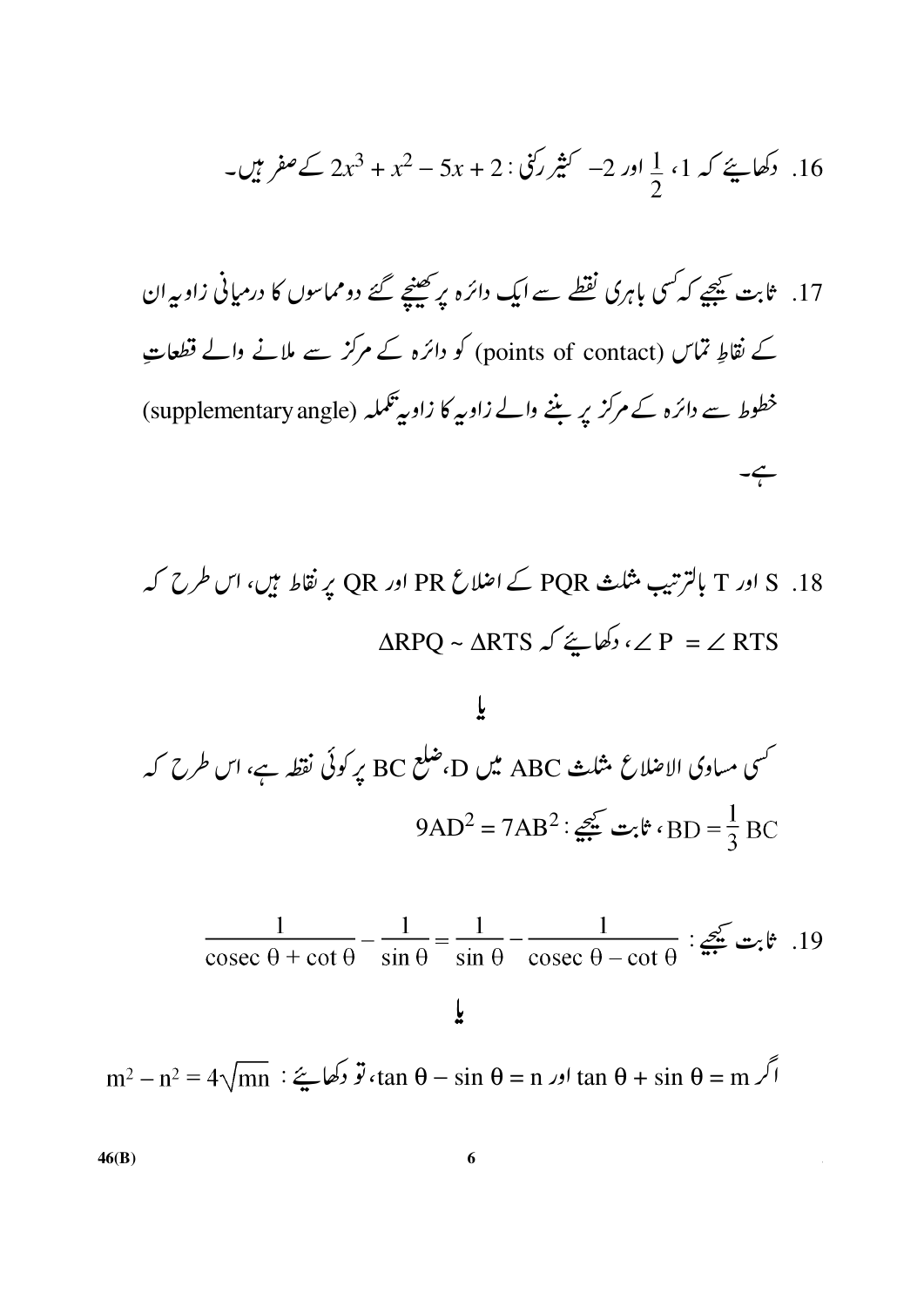$\mathbf{L}$ 

کسی استوانے کی اونچائی اس کے قطر کی <sup>2</sup>ے ہے اور اس کا حجم 4 cm ک<sup>ے</sup> نصف قطر کے کرہ کے حجم کے مساوی ہے۔استوانے کی اساس کا نصف قطرمعلوم کیجیے۔

|                                                         |    |    |    |    | 22. مندرجہ ذیل جدول میں 50 مزدوروں کی روزانہ آمدنی دکھائی گئی ہے :                                         |  |
|---------------------------------------------------------|----|----|----|----|------------------------------------------------------------------------------------------------------------|--|
|                                                         |    |    |    |    | روزاند آمدنی $\bigg  100 - 120 \bigg  120 - 140 \bigg  140 - 160 \bigg  160 - 180 \bigg  180 - 200 \bigg $ |  |
| $(\overline{\mathbf{z}})$                               |    |    |    |    |                                                                                                            |  |
| مزدوروں کی                                              | 12 | 14 | 08 | 06 | 10                                                                                                         |  |
| تعداد                                                   |    |    |    |    |                                                                                                            |  |
| مندرجه بالا آنكڑوں كا درميانہ اور اکثر بہ معلوم كيمجيے۔ |    |    |    |    |                                                                                                            |  |

 $\mathscr{C}$  $\overline{2}$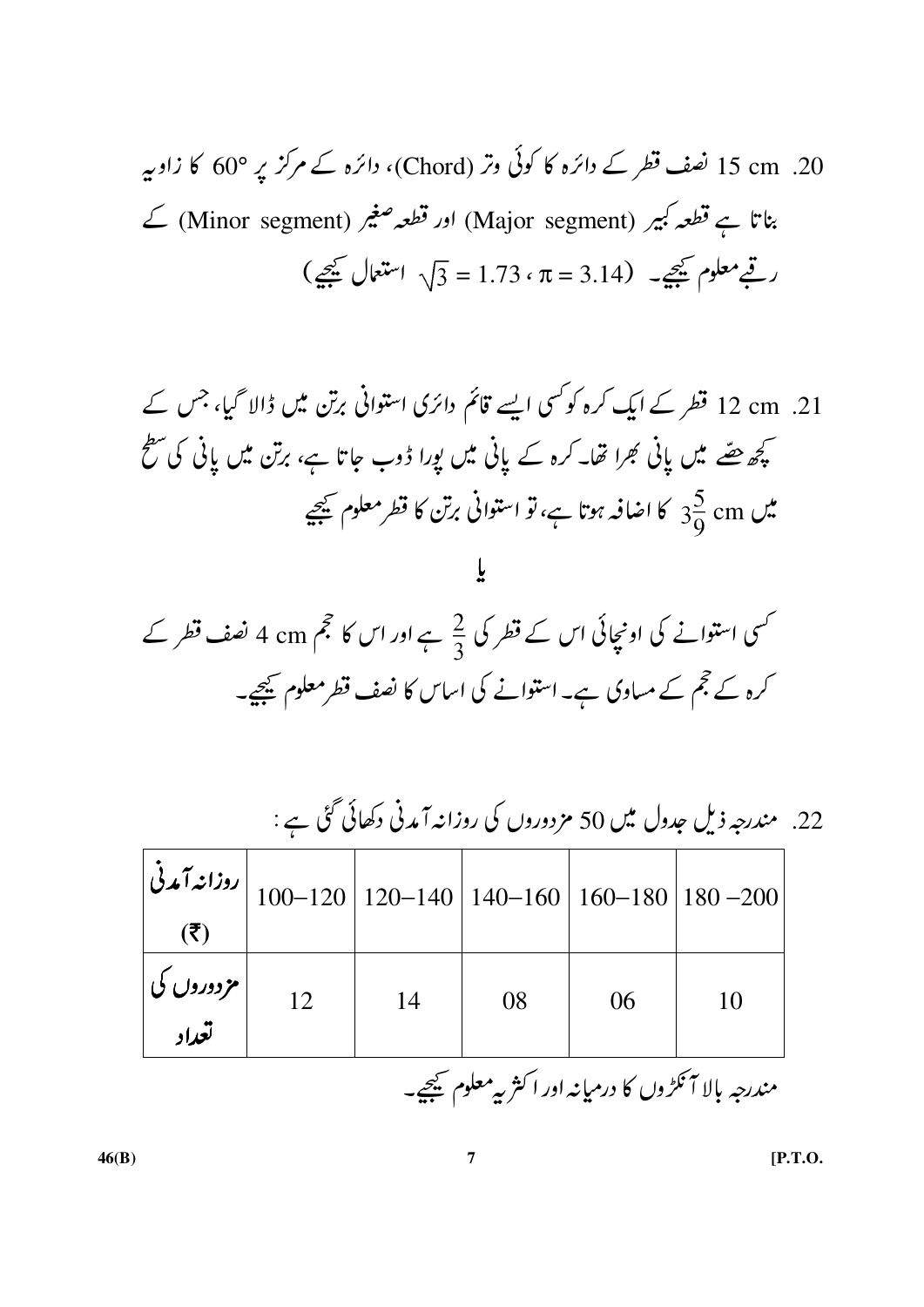سوال نمبر 23 تا 30، ہر سوال کے 4 نمبر ہیں۔

23. دونل ایک ساتھ مل کر سی ٹنکی کو 6 گھنٹے میں بھر سکتے ہیں۔ اگر مقابلتًا بڑے قطر والا نل ٹنکی کو اسملے بھرنے میں مقابلتاً کم قطر والے ٹل کوٹنکی اسملے بھرنے میں لگنے والے وقت سے، 9 گھنٹے کم لیتا ہے، تو وہ وقت معلوم کیجیے، جن میں دونوں میں سے ہرنل ٹمنگی کو اکیلا کجر سکے گا۔

$$
\frac{x+1}{x-1} - \frac{x-1}{x+1} = \frac{5}{6}, x \neq 1, -1 : \frac{5}{24} \cup \frac{5}{24} \cup x
$$

 $\mathfrak{r}$ ثابت کیجے کہ *کسی* مثلث میں اگر اس کے ایک ضلع کا مربع، دیگر دونوں اضلاع کے مربعوں کے حاصل جمع کے مساوی ہے، تو پہلےضلع کے مخالف زاویہ، زاویہ قائمہ ہے۔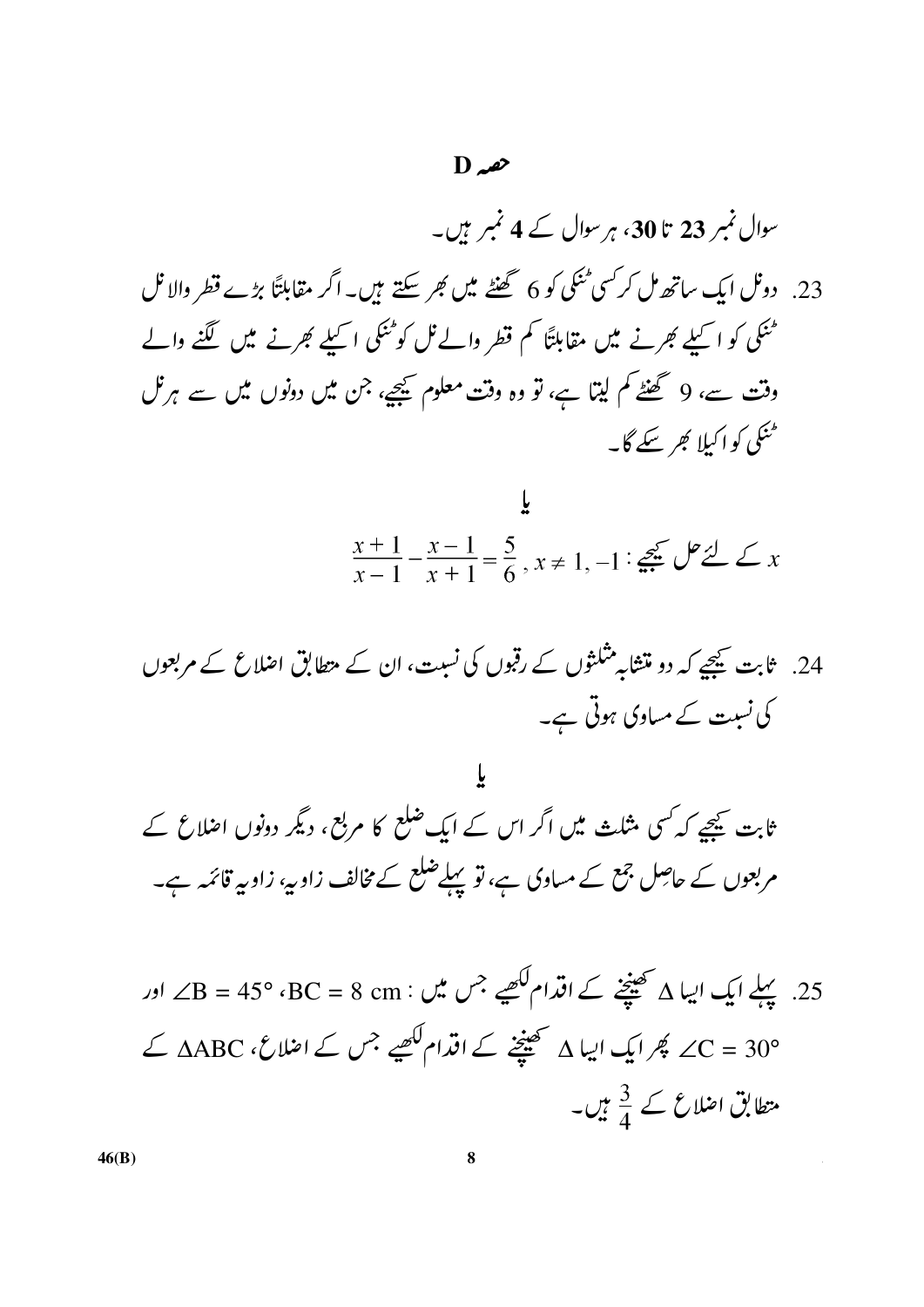$$
\left(\frac{\sin A}{1-\cos A} - \frac{1-\cos A}{\sin A}\right) \cdot \left(\frac{\cos A}{1-\sin A} - \frac{1-\sin A}{\cos A}\right) = 4 : \underbrace{\mathcal{Z}^{\mathcal{L}}}_{\mathcal{Z}} \underbrace{\mathcal{Z}^{\mathcal{L}}}_{\mathcal{Z}}.
$$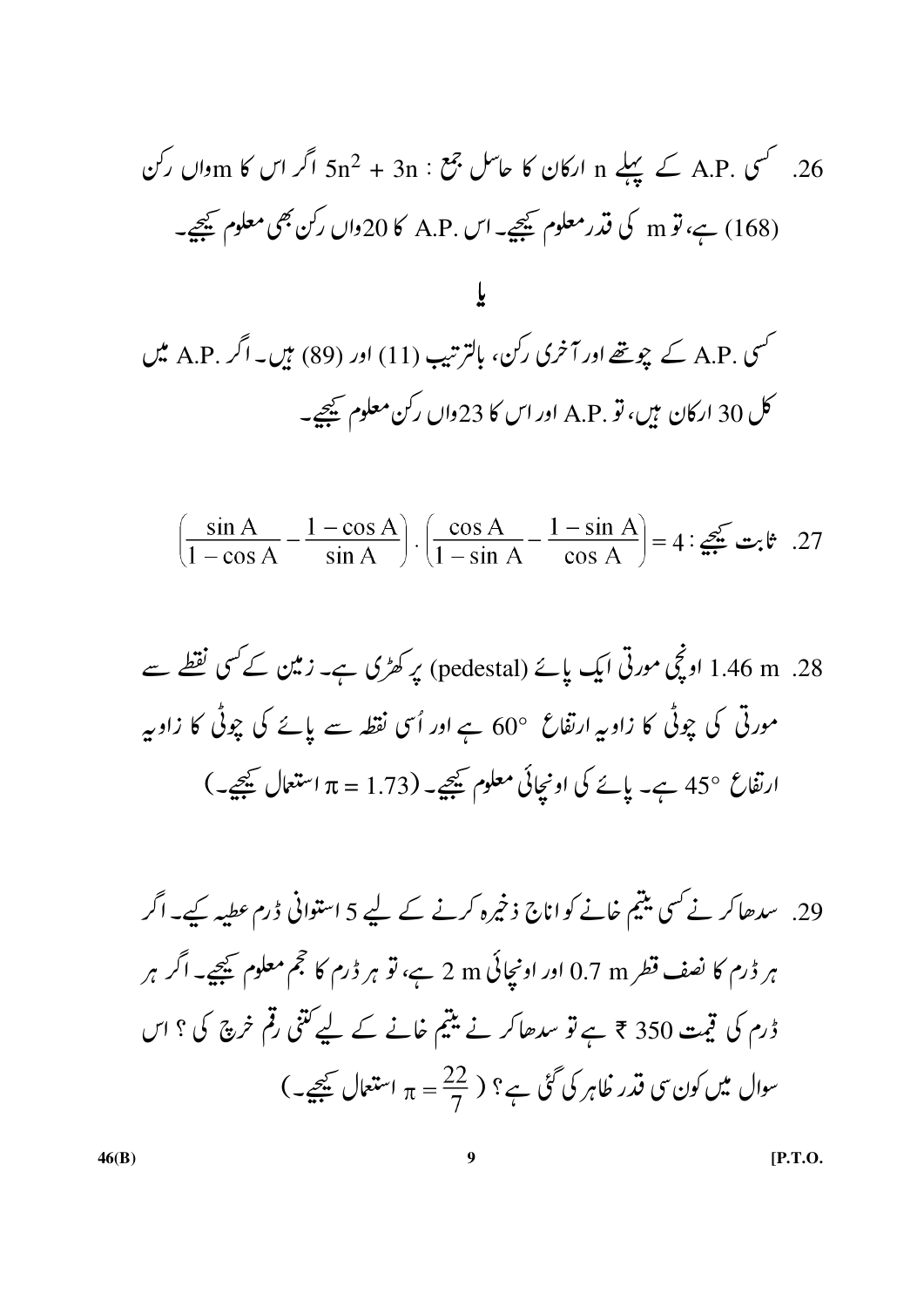# 30. مندرجہ ذیل آنکڑوں کا وسطانیہ (Median) 52.5 ہے۔ اگر کل تعدد 100 ہے، تو x اور y کی قدریں معلوم ﷺ :

| كلاتيل     | تعدد           |
|------------|----------------|
| $0 - 10$   | 02             |
| $10 - 20$  | 05             |
| $20 - 30$  | $\mathcal{X}$  |
| $30 - 40$  | 12             |
| $40 - 50$  | 17             |
| $50 - 60$  | 20             |
| $60 - 70$  | $\overline{y}$ |
| $70 - 80$  | 09             |
| $80 - 90$  | 07             |
| $90 - 100$ | 04             |